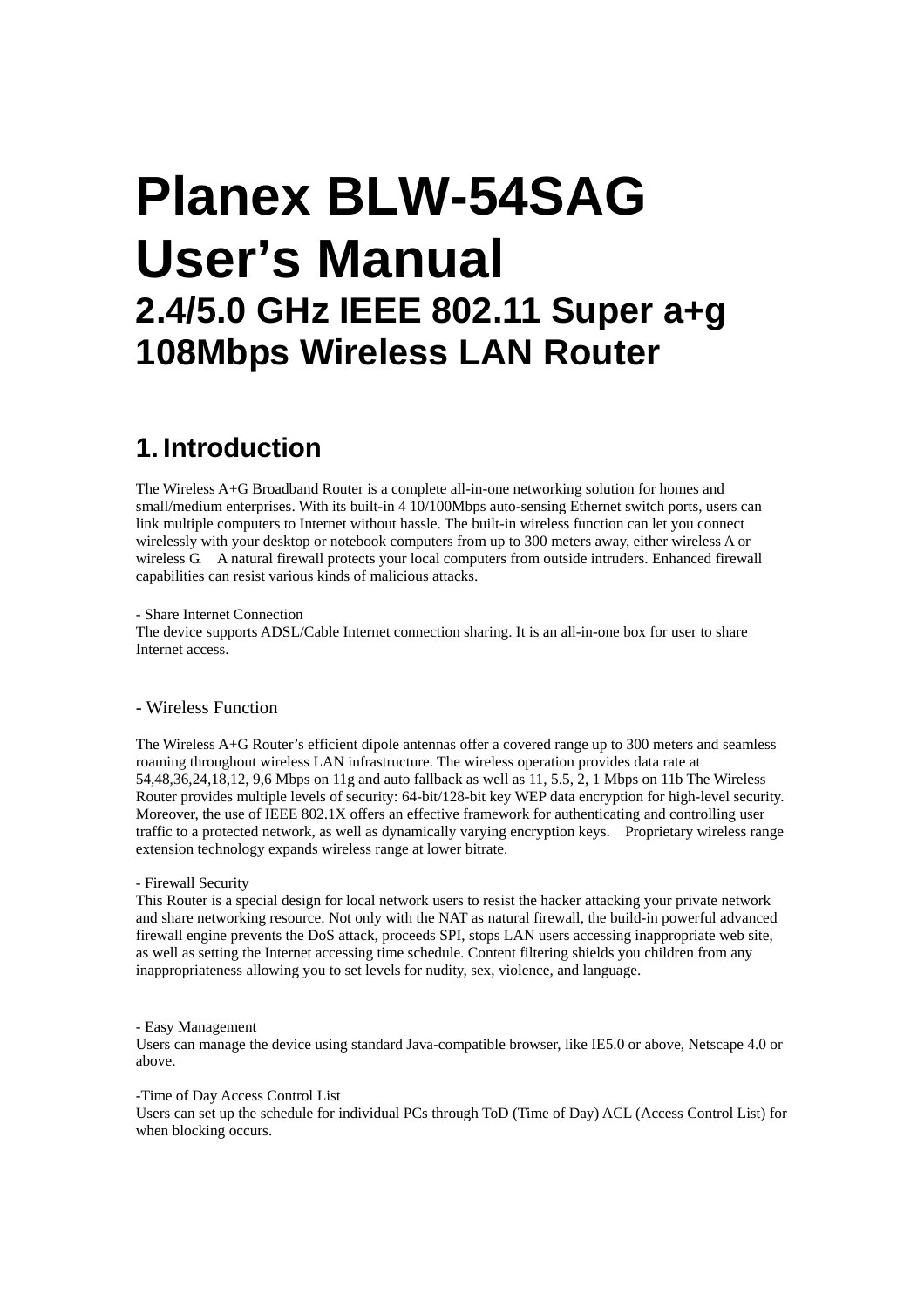### **Main features:**

### - **Hardware**

- 10/100 802.3/u (RJ-45) WAN interface with auto MDIX sensing
- Integrated 4 port MDIX Ethernet Switch
- 802.11a and 802.11g WLAN I/F

### - **Software**

- Static and Dynamic Routing (RIP 1, RIP2)
- Multicast Pass-Through
- Denial of Service (DoS) Prevention Helps Prevent Ping of Death, SYN Flood, Land Attack, and IP Spoofing
- Configurable through Your Networked PC's Web Browser
- Supports VPN Pass-Through with IPSec, PPTP and L2TP
- Remote Management SNMP v1, v2c
- Supports Traffic and Event Logging
- Acts as a DHCP Server for Your Existing Network
- Administrators Can Block Specific Internal Users' Internet Access.
- Support for NTP (Network Time Protocol) for Synchronizing with a Real-Time Server
- Supports Universal Plug and Play (UPnP)

### 2. **Specification**

| <b>Product Name</b>                      | Wireless A+G Dual Band Router                                                                                                                                                                                                                                         |
|------------------------------------------|-----------------------------------------------------------------------------------------------------------------------------------------------------------------------------------------------------------------------------------------------------------------------|
| Model Number                             | BLW-54SAG                                                                                                                                                                                                                                                             |
| lMain Processor                          | AR5312 at 220MHz                                                                                                                                                                                                                                                      |
| <b>SDRAM</b>                             | 16 MByte                                                                                                                                                                                                                                                              |
| <b>Flash ROM</b>                         | 4 MByte                                                                                                                                                                                                                                                               |
| Switch controller                        | KENDIN KS8995 PQFP-128                                                                                                                                                                                                                                                |
| Power Input                              | 5VDC, 2.5A                                                                                                                                                                                                                                                            |
| I/O Port                                 | DC Jack, 4 port LAN, 1 port WAN, Reset Button, LED indicators                                                                                                                                                                                                         |
| Antenna Type, Gain and<br>Connector Type | Dual Band Dipole, 2.4G/ 2dBi, 5G/ 2dBi, R-SMA                                                                                                                                                                                                                         |
| <b>Transmitted Power</b>                 | 802.11a: max 16dBm (non-include Antenna gain)<br>802.11g: max 18dBm (non-include Antenna gain)<br>802.11b: max 20dBm (non-include Antenna gain)                                                                                                                       |
| <b>Frequency Band</b>                    | 802.11a<br>Unlicensed National Information Infrastructure (U-NII) frequency band,<br>$5.15G - 5.35GHz$<br>$5.47G \sim 5.725GHz$<br>$5.725G \sim 5.850GHz$<br>(subject to local regulations)<br>802.11b/g<br>ISM band 2.400 ~ 2.4835GHz (subject to local regulations) |
| Modulation                               | 802.11a/g: OFDM; 802.11b: CCK (11 Mbps, 5.5 Mbps), DQPSK (2<br>Mbps), DBPSK (1 Mbps)                                                                                                                                                                                  |
| Data Rate                                | 802.11a<br>54, 48, 36, 24, 18, 12, 9, 6 Mbps per channel, auto fallback for extended                                                                                                                                                                                  |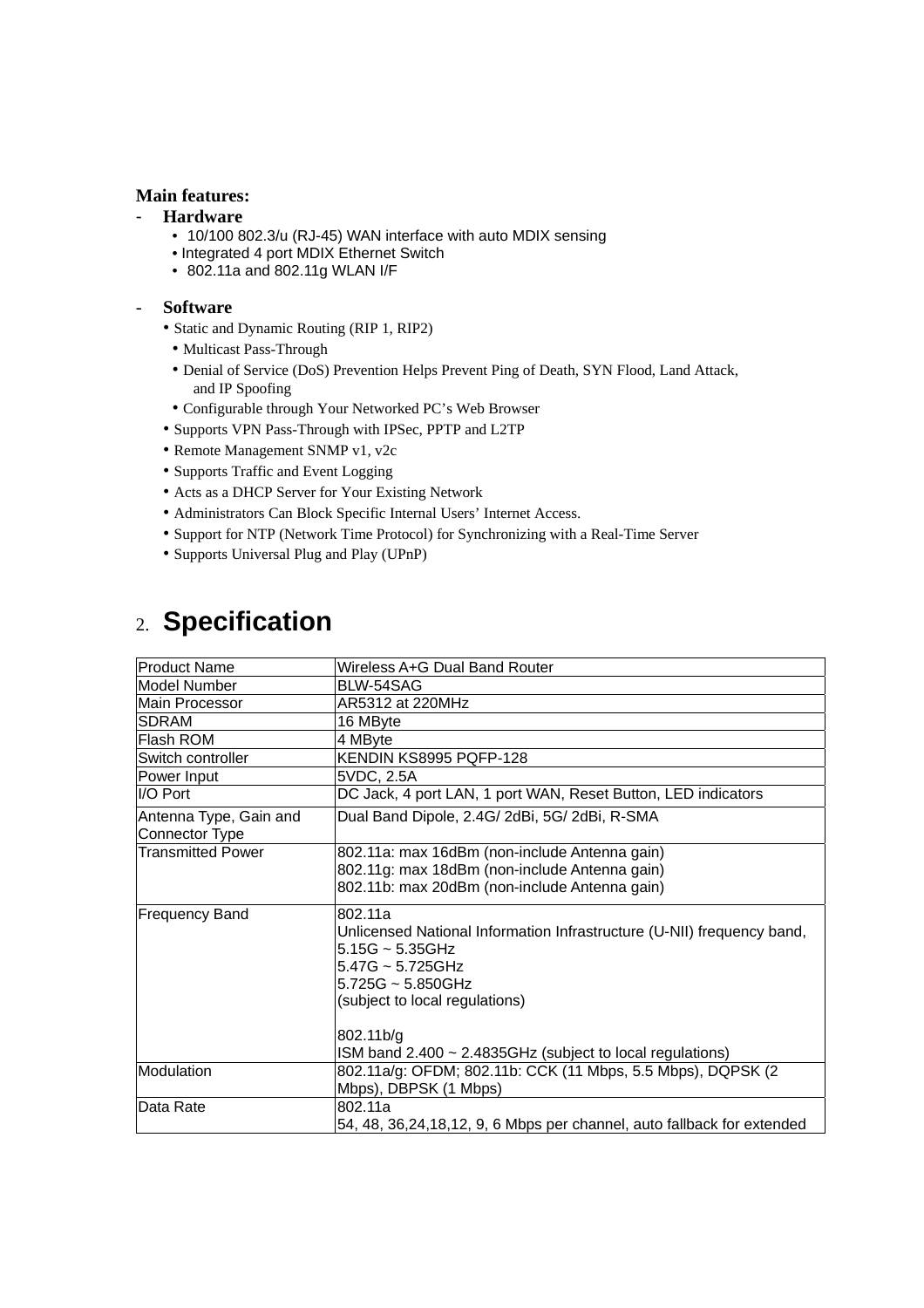| <b>Receive Sensitivity</b>   | range<br>802.11b<br>11,5.5, 2, 1 Mbps per channel, auto fallback for extended range<br>802.11a<br>54, 48, 36, 24, 18, 12, 9, 6 Mbps per channel, auto fallback for extended<br>range<br>802.11a/g<br>Typical -69dBm@54Mbps<br>802.11b<br>Typical -85dBm@11Mbps |
|------------------------------|----------------------------------------------------------------------------------------------------------------------------------------------------------------------------------------------------------------------------------------------------------------|
| <b>Operation Requirement</b> | Operating Temp: 0°C to 40°C (32°F to 104°F)<br>Storage Temp: -20°C to 70°C (-4°F to 158°F)<br>Operating Humidity: 10% to 85% Non-Condensing<br>Storage Humidity: 5% to 90% Non-Condensing                                                                      |
| Dimensions                   | 140 x 160 x 18 mm                                                                                                                                                                                                                                              |

| LLD Jialus     |          |                |                                                 |  |
|----------------|----------|----------------|-------------------------------------------------|--|
| <b>LED</b>     | Color(s) | Activity       | Description                                     |  |
| Power          | Green    | Off            | Power OFF                                       |  |
|                |          | Green On       | Power On / Device Ready                         |  |
|                |          | Green Blinking | Booting / System Self-Test / Firmware upgrade   |  |
| <b>DMZ</b>     | Green    | Off            | DMZ function is disabled                        |  |
|                |          | Green On       | DMZ function is enabled                         |  |
| 11a            | Green    | Off            | 5G Wireless option is disabled                  |  |
|                |          | Green On       | 5G Wireless option is enabled                   |  |
|                |          | Green Blinking | Data is transmission through wireless           |  |
| 11g            | Green    | Off            | 2.4G Wireless option is disabled                |  |
|                |          | Green On       | 2.4G Wireless option is enabled                 |  |
|                |          | Green Blinking | Data is transmission through wireless           |  |
| LAN (1-4ports) | Green    | Off            | No connection on LAN port                       |  |
|                |          | Green On       | LAN link is up                                  |  |
|                |          | Green Blinking | Data is transmission through LAN interface      |  |
| <b>WAN</b>     | Green    | Off            | No connection on Internet port                  |  |
|                |          | Green On       | WAN link is up                                  |  |
|                |          | Green Blinking | Data is transmission through Internet interface |  |

### **LED Status**

# **3. Software Feature**

### **NAT Requirements**

The implementation of NAT must allow for specific port redirection, and must provide support for the following "NAT-unfriendly" applications:

- MSN Messenger
- NetMeeting
- CuSeeMe
- Microsoft PPTP client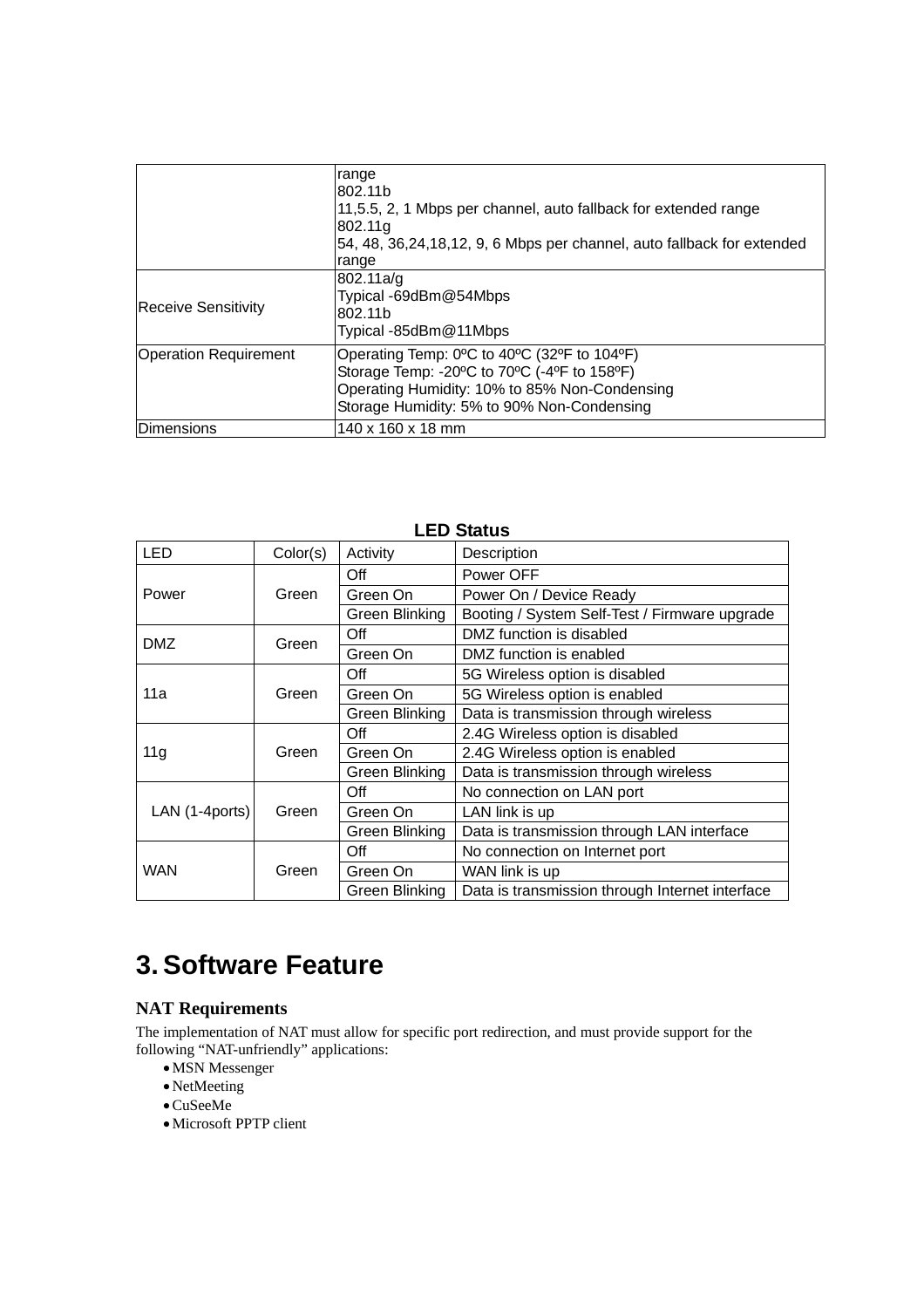- Microsoft Traceroute
- RealAudio
- VDOlive
- IRC
- ICQ
- Quake, Quake variants, and other popular games
- Port Forwarding

### **Firewall Support**

WRT55AG V2 supports Stateful Packet Inspection (SPI), and DoS prevention.

#### **Denial of Service**

- DoS: Denial of Service (DoS) attacks is aimed at devices and networks with a connection to the Internet. Their goal is to disable a device or network so users no longer have access to network resources. This feature is to protect the WRT55AG V2 Router from these attacks.
- Periodical reports and logs: The log will always keep the latest attack information, up to 500 messages.

The log can be sent to the assigned administrator via email by weekly, daily, hourly, or every periodical report page included the latest 128 attacking messages list.

| <b>Feature</b>            | <b>Additional Info</b>                                              |
|---------------------------|---------------------------------------------------------------------|
| Protocol Support          | Point-to-Point Protocol (PPP)<br>$\bullet$                          |
|                           | IP Routing<br>٠                                                     |
|                           | $RIP1/RIP-2$<br>$\bullet$                                           |
|                           | <b>Advanced Routing</b><br>٠                                        |
|                           | TFTP in firmware                                                    |
|                           | PPTP support<br>٠                                                   |
|                           | <b>IGMP</b> Proxy<br>$\bullet$                                      |
| Management                | Embedded Web configuration<br>$\bullet$                             |
|                           | TFTP sever, firmware upgrade, configuration backup and restore      |
|                           | are supported                                                       |
|                           | DHCP, Static IP, PPPoE, and PPTP login support                      |
| Diagnostics Capabilities  | The router can perform self-diagnostic tests. These tests check the |
|                           | integrity of the following circuitry:                               |
|                           | FLASH memory<br>٠                                                   |
|                           | <b>RAM</b>                                                          |
|                           | <b>CPU</b>                                                          |
|                           | LAN<br>$\bullet$                                                    |
| UPnP                      | UPnP DCP<br>$\bullet$                                               |
|                           | UPnP protocols<br>٠                                                 |
|                           | <b>NAT</b> traversal<br>$\bullet$                                   |
| Port triggering           |                                                                     |
| Port forwarding/UPnP Port |                                                                     |
| forwarding                |                                                                     |
| support exporting log     | be able to send log to external viewer                              |

### **General Features Summary**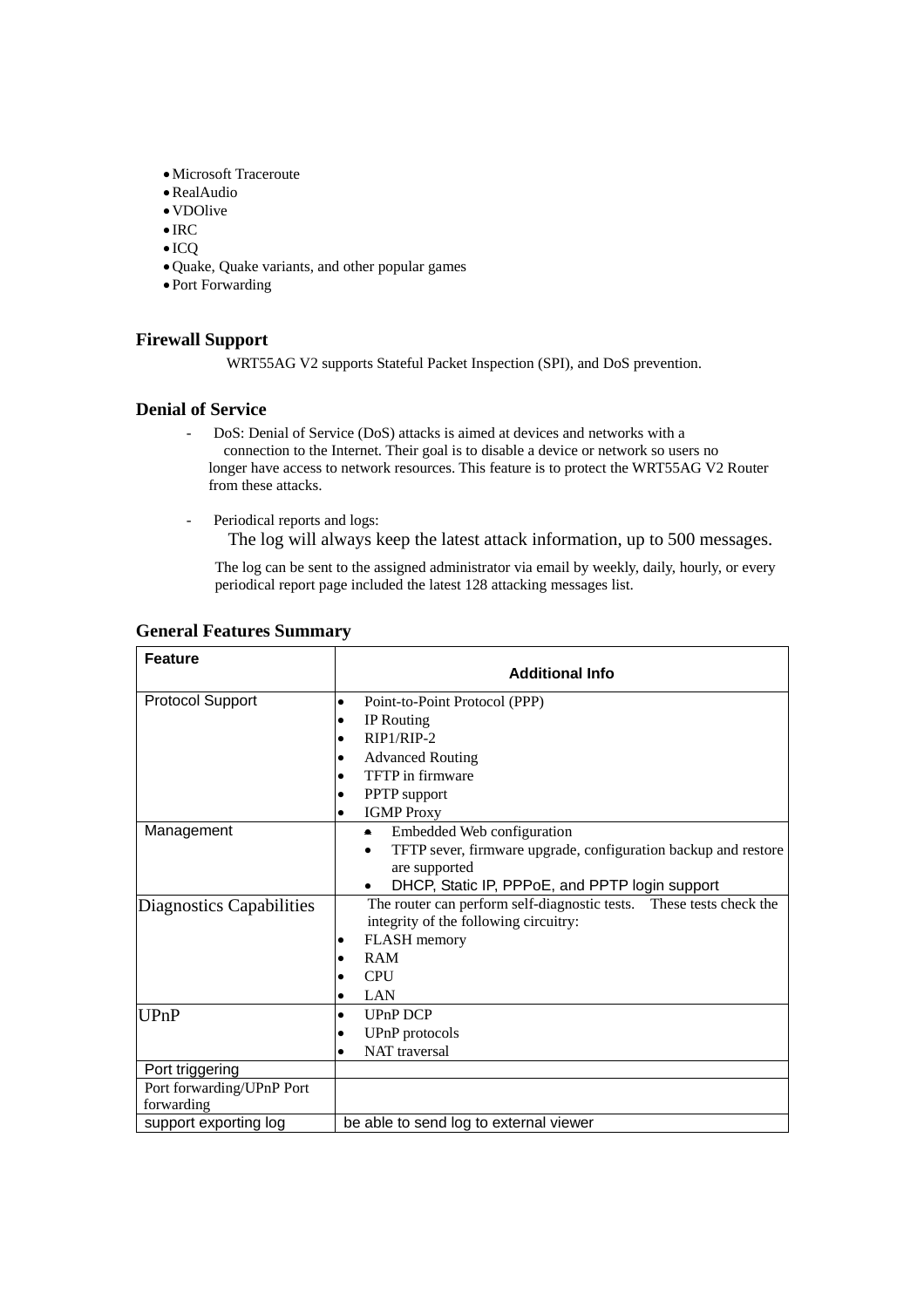| manually set time           | user adjustable time/date setting           |  |  |
|-----------------------------|---------------------------------------------|--|--|
| manually enter NTP server   | enter NTP server address                    |  |  |
| address                     |                                             |  |  |
| save and load configuration |                                             |  |  |
| file                        |                                             |  |  |
| QoS support                 | 4 priority level<br>٠                       |  |  |
|                             | port based<br>$\bullet$                     |  |  |
|                             | application based<br>٠                      |  |  |
|                             | MAC address based<br>$\bullet$              |  |  |
|                             | 802.1p                                      |  |  |
|                             | <b>DSCP</b><br>٠                            |  |  |
|                             |                                             |  |  |
| <b>Other Features</b>       | <b>DHCP Server/Client</b><br>٠              |  |  |
|                             | <b>DNS Proxy</b><br>٠                       |  |  |
|                             | Dynamic DNS<br>٠                            |  |  |
|                             | Dynamic / Static IP Address Assignment<br>٠ |  |  |
|                             | multiple VPN passthru<br>٠                  |  |  |
|                             | Super G capable<br>٠                        |  |  |
|                             | <b>URL Blocking</b><br>٠                    |  |  |
|                             | WEB filter and keyword blocking<br>٠        |  |  |
|                             | Traceroute<br>٠                             |  |  |
|                             | Security Log<br>٠                           |  |  |
|                             | <b>DHCP Client Log</b><br>٠                 |  |  |
|                             | <b>SPI</b> Firewall                         |  |  |

## **Information FCC Statement**

DECLARATION OF CONFORMITY WITH FCC RULES FOR ELECTROMAGNETIC COMPATIBILITY

We, PLANEX COMMUNICATIONS INC. of 12-7 Nihonbashi Ohdenmacho, Chuo-ku, Tokyo 103-0011, JAPAN, declare under our sole responsibility that the product,

CQW-NS108G

to which this declaration relates, complies with Part 15 of the FCC Rules. Operation is subject to the following two conditions: (1) this device may not cause harmful interference, and (2) this device must accept any interference received, including interference that may cause undesired operation.

**FCC Caution:** Any changes or modifications not expressly approved by the party responsible for compliance could void the user's authority to operate this equipment.

### **Caution: Exposure to Radio Frequency Radiation.**

The radiated output power of this device is far below the FCC radio frequency exposure limits. Nevertheless, the device shall be used in such a manner that the potential for human contact during normal operation is minimized.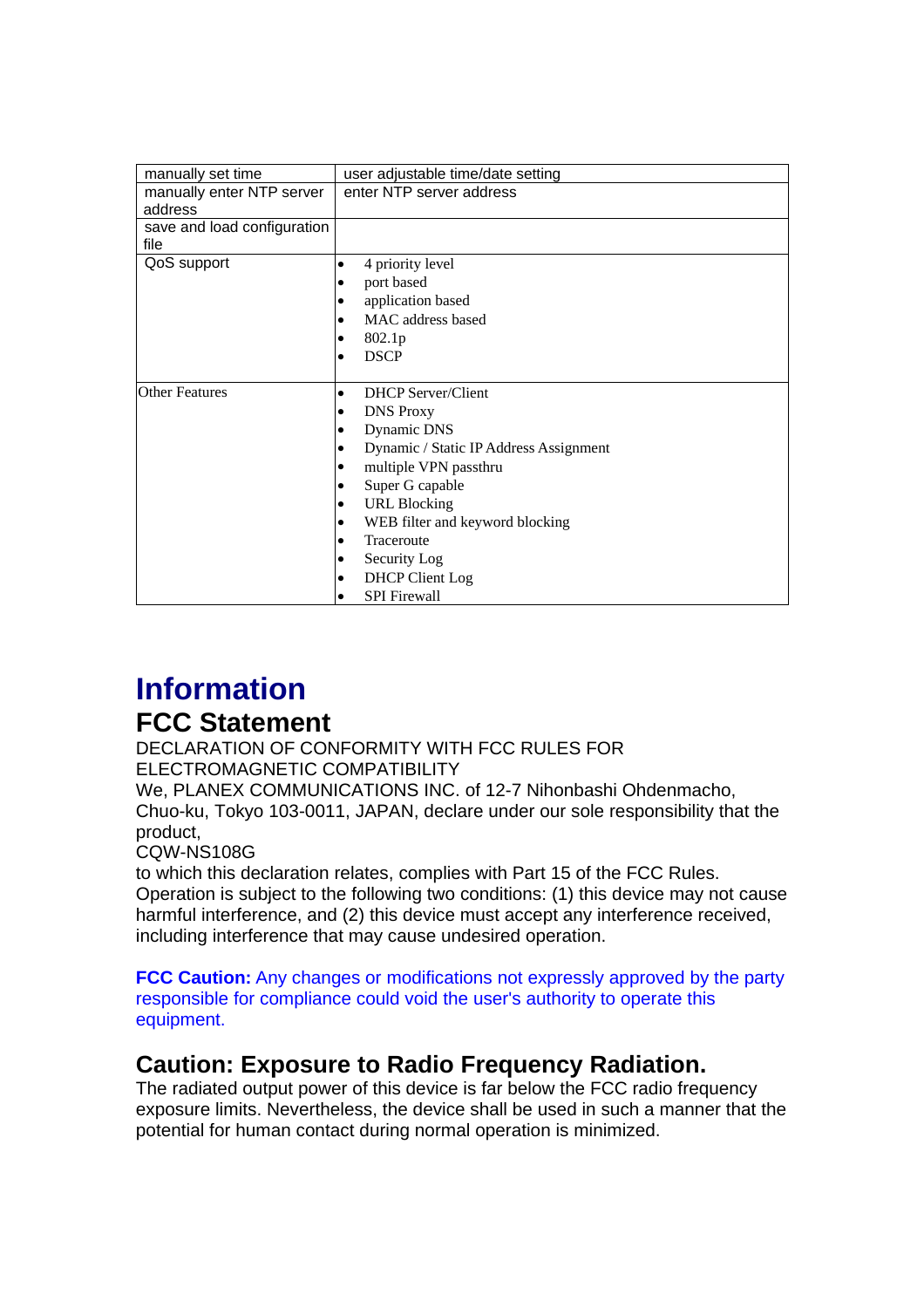When connecting an external antenna to the device, the antenna shall be placed in such a manner to minimize the potential for human contact during normal operation. In order to avoid the possibility of exceeding the FCC radio frequency exposure limits, human proximity to the antenna shall not be less than 20cm (8 inches) during normal operation.

The antenna(s) used for this transmitter must not be co-located or operating in conjunction with any other antenna or transmitter.

If this device is going to be operated in  $5.15 \sim 5.25$  GHz frequency range, then it is restricted in indoor environment only.

### **Federal Communications Commission Notice**

This equipment has been tested and found to comply with the limits for a Class B digital device, pursuant to Part 15 of the FCC Rules. These limits are designed to provide reasonable protection against harmful interference in a residential installation.

This equipment generates, uses, and can radiate radio frequency energy. If this equipment does cause harmful interference to radio or television reception, which can be determined by turning the equipment off and on, the user is encouraged to try and correct the interference by one or more of the following measures:

Reorient or relocate the receiving antenna.

Increase the distance between the equipment and the receiver.

 Connect the equipment to an outlet on a circuit different from that to which the receiver is connected.

Consult the dealer or an experienced radio/TV technician for help.

# EC DECLARATION OF CONFORMITY (EUROPE)

Planex declares that the Wireless-G Notebook Adapter conforms to the specifications listed below, following the

provisions of the European R&TTE directive 1999/5/EC:

EN 301 489-1, 301 489-17 General EMC requirements for Radio equipment. EN 609 50 Safety

# DGT STATEMEN

根據交通部 低功率管理辦法 規定: 第十二條 經型式認證合格之低功率射頻電機,非經許可,公司、商號或使用者均不得擅自 變更頻率、加大功率或變更原設計之特性及功能。 第十四條

低功率射頻電機之使用不得影響飛航安全及干擾合法通信;經發現有干擾現象 時,應立即停用,並改善至無干擾時方得繼續使用。